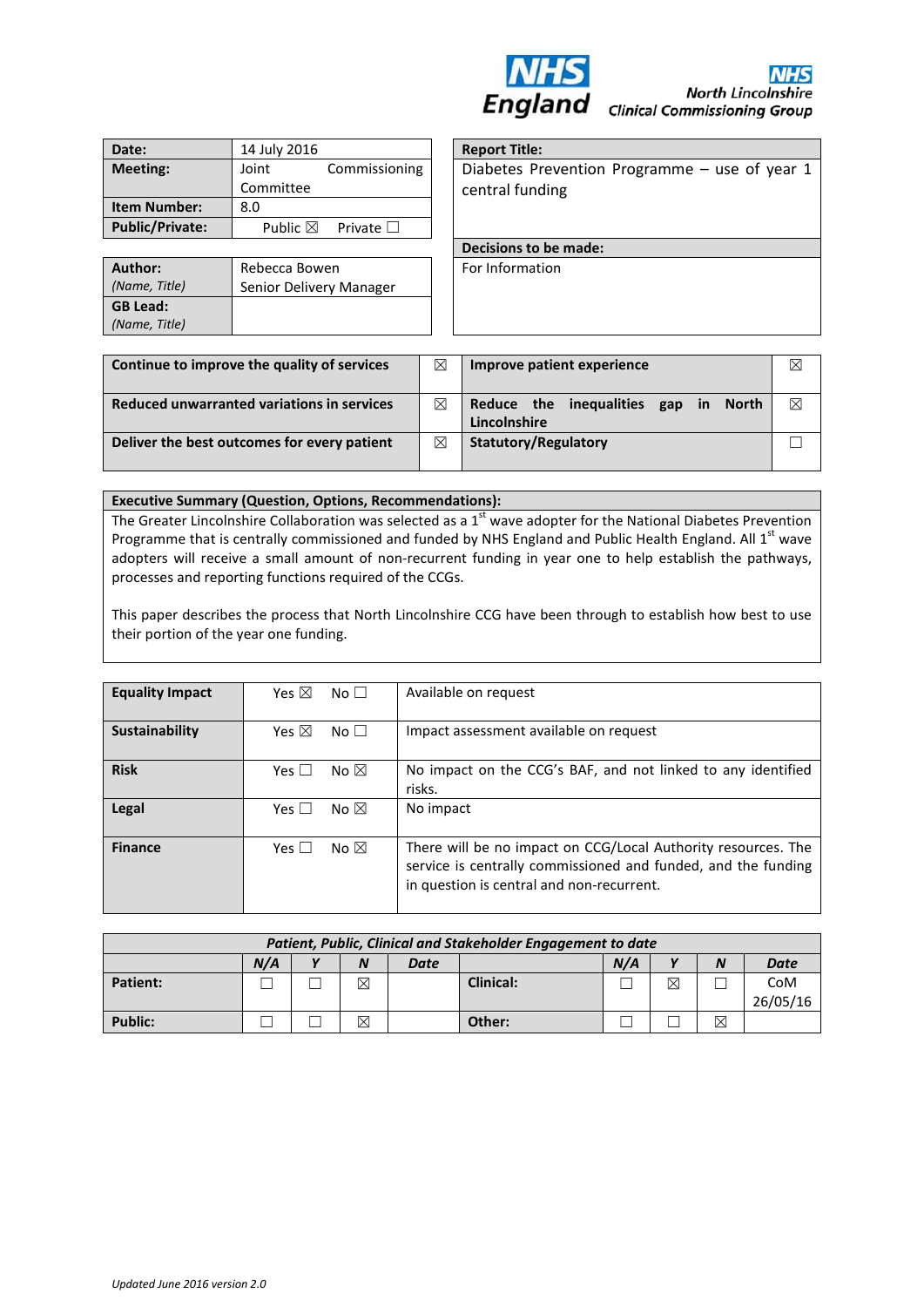# **North Lincolnshire Clinical Commissioning Group**

# **Diabetes Prevention Programme – use of year 1 central funding**

#### **Introduction**

This briefing paper provides an update on the Greater Lincolnshire wave 1 mobilisation of the national diabetes prevention programme, in particular the use of the year one funding. This funding is for wave 1 sites only, and will not be paid recurrently. The member organisations for the greater Lincolnshire collaboration are as follows:

North Lincolnshire CCG North Lincolnshire Council North East Lincolnshire CCG North East Lincolnshire Council Lincolnshire South CCG Lincolnshire East CCG South West Lincolnshire CCG Lincolnshire West CCG Lincolnshire County Council

## **Background**

NHS England and Public Health England had advised CCGs during the application period that there would likely be a small amount of funding in year one for first wave adopter collaborations. There was a discussion at Council of Members (CoM) and then at the Executive Team meeting about how this funding should be used, and as there is a requirement for us to implement reporting processes to NHS England it was agreed that the money should be used to recompense primary care for capacity to develop and implement these reports and processes. The North Lincolnshire share of this money worked out at just short of £6k, and would allow £315 per practice.

The rest of the collaborative subsequently decided to use their share of funding jointly to pay for a Band 5 support role for one year as a minimum.

Following the CoM and Executive Team discussions, we were advised that the level of funding had been increased. The collaborative as a whole would now receive £50'426, of which £7'760 would be apportioned to North Lincolnshire. This would equate to £408 per practice if shared equally.

At the rest of the collaborative still planned to employ 1 or 2 project officers to manage the provider mobilisation and relationship with primary care, to cover primary care engagement and to help develop and implement the reporting requirements needed for NHS England by November. This post(s) would be hosted by NEL CCG/ South West Lincolnshire CCG.

## **Options**

On  $26<sup>th</sup>$  May Council of Members were informed of the increase in funding and were asked if they would like to continue with their previous decision, or join the rest of the collaboration in employing support staff on a fixed term basis. The options were: